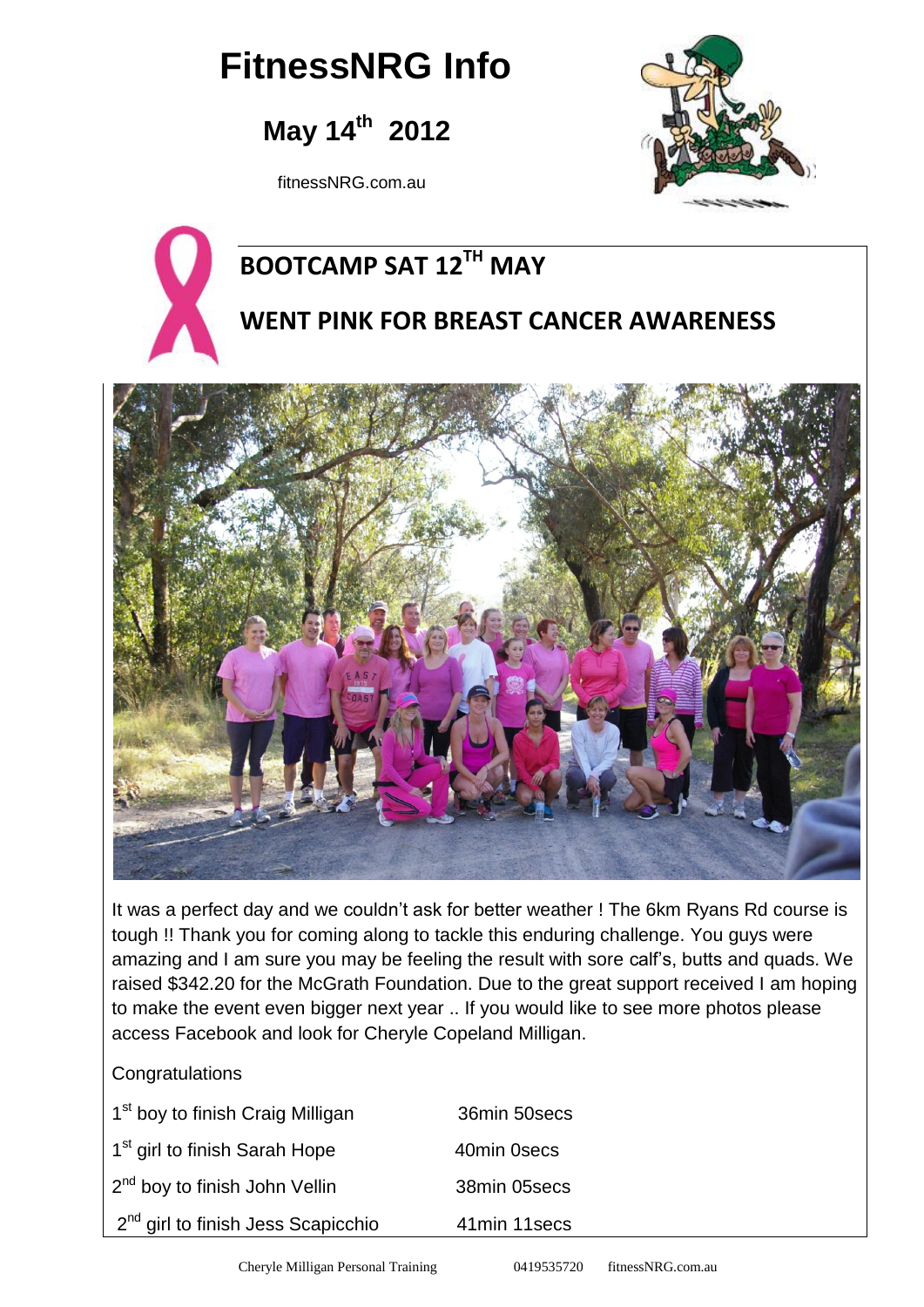### **FOODS TO RID YOUR DIET OF**

**Rice snacks** - white rice is a source of concentrated carbohydrate, with a high glycaemic index and little dietary fibre. This includes rice cakes, crackers and snacks.

**2 minute noodles** - a packet of 2 minute noodles can contain as much carbohydrate as three slices of bread and up to half your daily sodium requirement.

**Turkish bread** - you probably were not aware that the average serve of Turkish bread contains the equivalent amount of carbohydrate as six slices of bread.

**Biscuits** – a standard sweet biscuit is a mix of white flour, sugar and fat.

**Cordial** - cordial is a mix of sugar, water and colours and even the fruit based ones offer nothing nutritionally.

**Fruit bars** - even if they say that they are 100% fruit, the fact is that fruit bars are packaged into an extremely concentrated food item, without the water, fibre and vitamin content of fresh fruit.

**Chocolate spread** - while advertisers may claim that chocolate nut spreads are low GI and made from heart healthy nuts, if you check the label you will see that the first ingredient is actually sugar.

### **RECIPE**

#### **Breakfast Scramble**

*Ingredients* Spray olive oil 2 eggs, lightly beaten ½ cup low fat milk 1 cup chopped vegetables (mushrooms, tomato, onion, spinach, capsicum) 20g of reduced fat feta OR goats cheese 2 tablespoons reduced fat cheese *Method*

- 1. Beat egg with milk. Mix cut up vegetables with feta or goats cheese.
- 2. Spray hot fry pan with spray oil and coat bottom of pan with egg mix.
- 3. Once egg is set, add vegetables and mix together. Sprinkle with cheese.

#### **DATES TO REMEMBER**

| MON $14^{TH}$ MAY           | LAST SESSION OF APRIL/MAY BOOTCAMP |
|-----------------------------|------------------------------------|
| MON $28^{TH}$ MAY           | START OF MAY/JUNE BOOTCAMP         |
| MON $11$ <sup>TH</sup> JUNE | "QUEENS BIRTHDAY' NO SESSIONS      |
| $SAT 30TH$ JUNE             | LAST SESSION OF MAY/JUNE BOOTCAMP  |